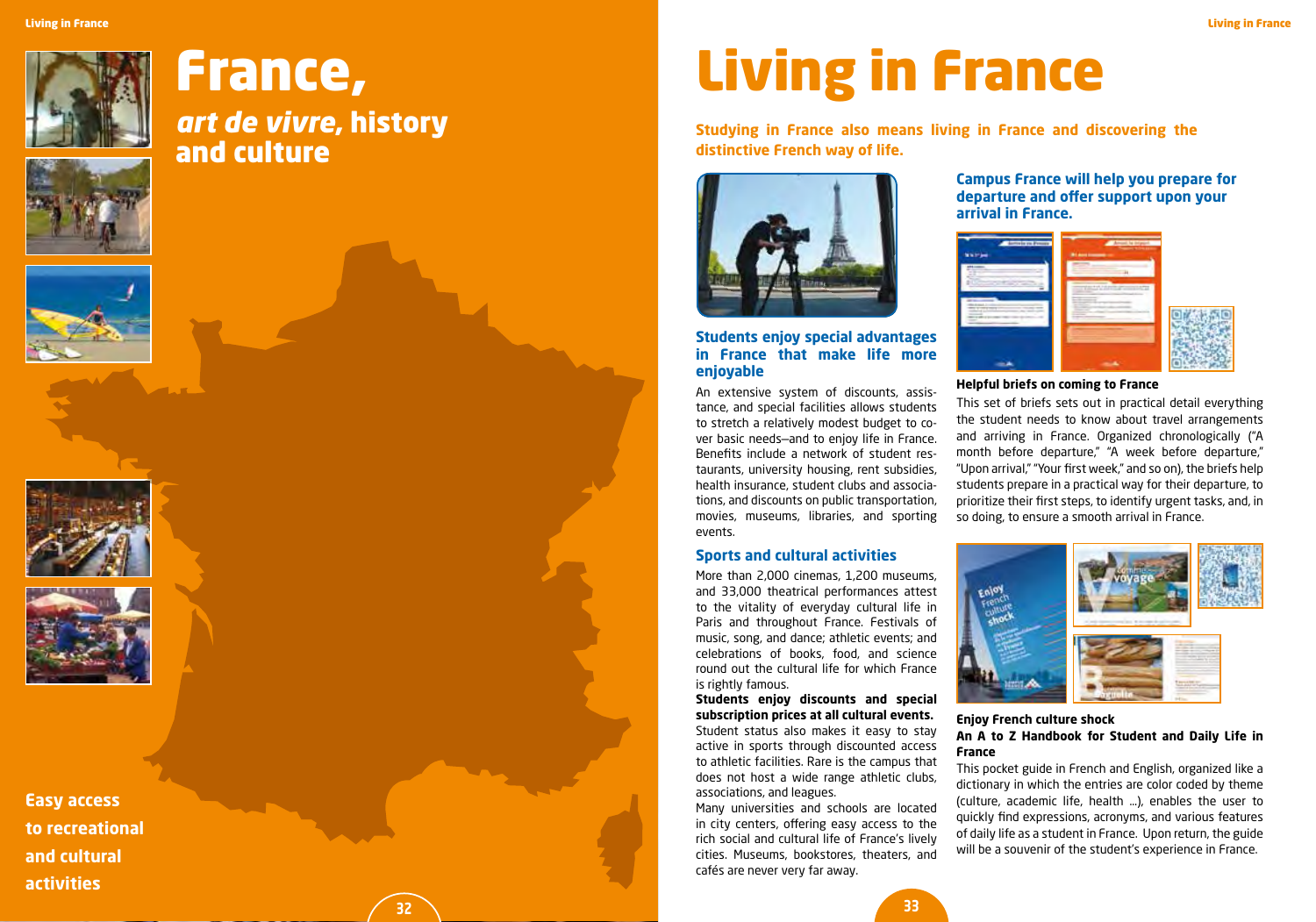









**Many housing-related links can be found on the Campus France Web site**

# Housing in France

**Before looking for a place to live in France, students must decide, in light of their financial means and the length of their program, what sort of housing arrangement is best for them. Housing is relatively expensive in France, but international students, like French students, enjoy the benefit of housing assistance.**

#### **University residence halls**

Located on campus or in town, university residences are run by France's regional student service centers (CROUS, C*entres régionaux des œuvres universitaires et scolaires*). The residences feature furnished rooms and studios, generally well-equipped. The monthly rent is between €120\* and €350\*. Space in university residence halls remains in very short supply, however, especially in Paris, where priority is given to the recipients of French government scholarships and students participating in exchange programs. www.cnous.fr (*Centre National des Œuvres Universitaires et Scolaires*)

**Note:** In contrast to the situation at France's universities, most *Grandes Écoles* and private institutions have a good supply of on-campus housing. Rents range from €250\* to €500\* per month.

# **Privately operated student housing**

Private buildings designed for students are found in most large cities. Most have been built in recent years to compensate for the shortage of university housing. Rents range from €600\* to €700\* per month in Paris and from €400\* to €800\* elsewhere.

# **Private-sector rentals**

Renters are generally required to make a deposit to guarantee the payment of rent. Rents are high, especially in large cities, and above all in Paris. In general, renters must show proof that their monthly income is at least three times the rental amount.

#### **Shared rentals**

**Property rentals to groups.** Several individuals may enter into a lease with a property owner, with each having equal rights to the property. No special regulations apply to such rentals. All tenants have the same rights and obligations as does a single tenant who executes a lease. Anyone who wishes to apply for housing assistance must ensure that his or her name appears on the lease.

### **Note**

Joint-responsibility clauses are often added to group-rental agreements and apply for the entire term of the lease. Such clauses mean that if one tenant does not pay his or her share of the rent, the property owner may try to collect it from the other tenants.

#### **Subletting**

In principle, tenants may not rent their accommodations to others. Before a tenant sublets all or part of the rented property to another individual, he or she must obtain the prior written consent of the property owner, who has the right to demand the immediate termination of the lease and the payment of an occupancy fee. The law states that the tenant may not collect from a subtenant a rent greater than that which he or she owes to the property owner. French regulations on subletting: www.souslouer.com

#### **Rooms in private houses**

More suitable for short stays, renting a furnished room in a private home may cost €200\* a week in Paris with breakfast included, or €300\* with breakfast and dinner. Costs are lower outside Paris.

### **Intergenerational housing**

Several organizations have matched older people who have a spare room to rent with students looking for a place to live. The older individual, who may be a property owner or a tenant, must offer a suitable room, which may be furnished or unfurnished, with free access to the common areas of the property (kitchen, bathroom, living room). The student agrees to be a "good neighbor," to exercise reasonable care and vigilance, to perform "small favors" to facilitate the daily life of the older person, and to pay a portion of the utility and maintenance charges (such as water and electricity).

To use the services of an organization providing intergenerational rentals, the student generally must pay a yearly fee to the organization (typically between €100 and €350 depending on the type of lodging found), in addition to application fees (around €15).

#### **www.campusfrance.org**

**For more information and links related to housing assistance: www.campusfrance.org** >Living in France >Housing

#### **Support services offered by universities and other institutions of higher education:**

**www.campusfrance.org** >Resource center >Student service profiles

**Housing assistance**

International students, like French students, may be eligible for housing assistance.

There are two types of assistance, depending on the type of housing one occupies. The two forms of assistance, which cannot be combined, are **social housing assistance**  *(ALS, allocation de logement à caractère social***) and personal housing assistance (***APL, aide personnalisée au logement***)**. The amount of assistance varies with the rent to be paid and the student's circumstances. If you are sharing an apartment, you and your roommate may both receive assistance, provided both your names appear on the

Information and eligibility criteria can be obtained from the Caisse d'Allocations Familiales (CAF, family assistance fund) serving the area in which you live. **www.caf.fr**

lease.

*\*\* These prices do not include any housing assistance for which the student may be eligible.*

**34**

**35**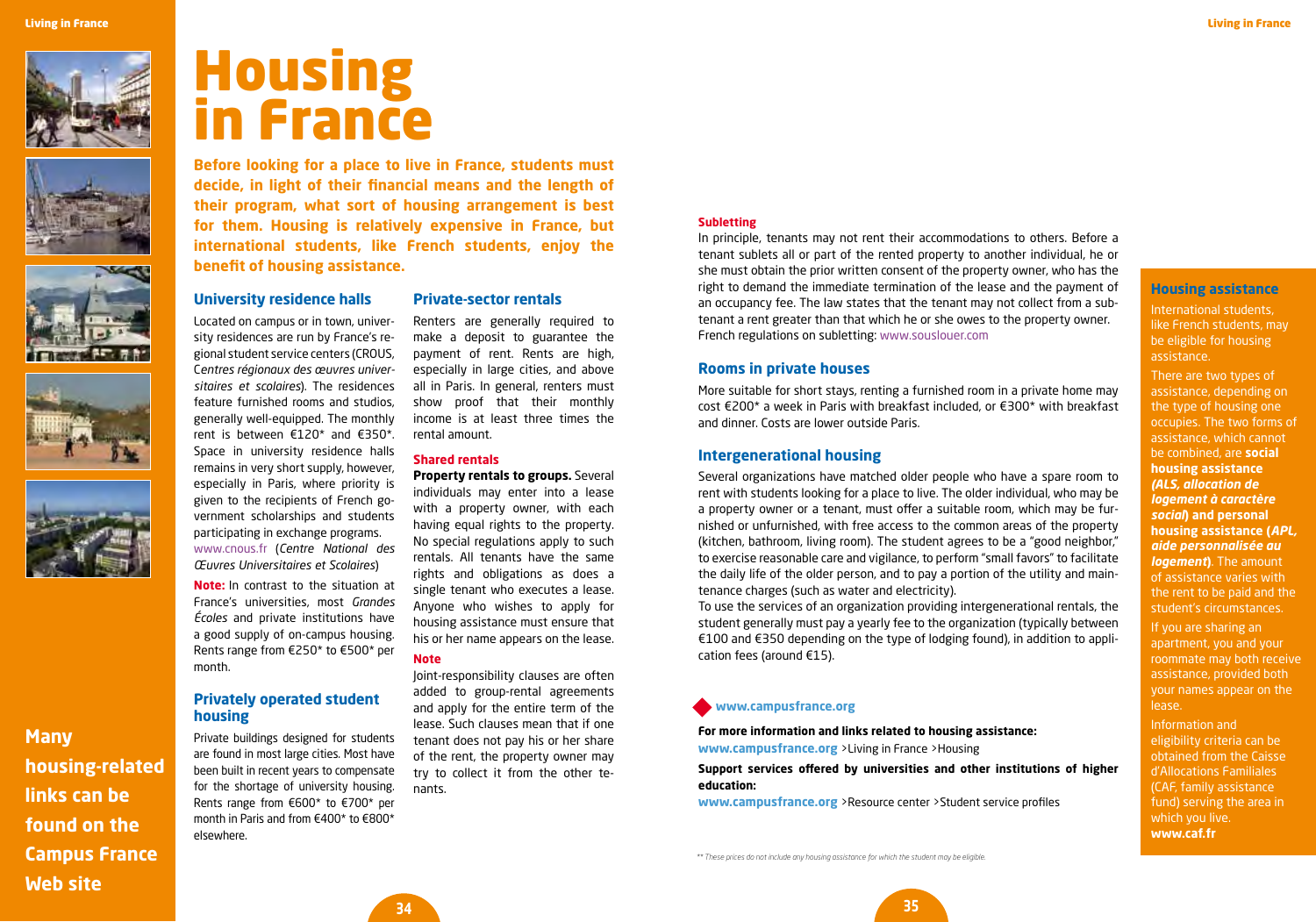









**French law permits international students to work**

# Working in France

# **While in school**

**Students from the member countries of the European Economic Space (plus Switzerland)** may work freely and without restriction while studying in France. As long as they do not neglect their academic work, they may combine employment with scholarships or other financial assistance.

Since July 1, 2007, French law has allowed **other international students** to work under the following conditions: A residency permit (VLS-TS, validated by OFII, or a residency permit in addition to a visa) marked "student" entitles the student to accept paid employment for **up to 60% of the legally defined work year (or 964 hours per year), without prior administrative authorization.**

**Note:** The time that students spend in internships connected with their academic program (and covered by a written internship agreement) are not counted toward the maximum allowable working hours, even if the student is compensated during the internship.

**The minimum gross hourly wage, set by law, is €9,40.** Withholding reduces the worker's net wage by about 20%.

# **Working at a public institution of higher education**

International students are eligible for student jobs at universities and other public institutions of higher education. Students are hired to provide the following services: assisting incoming students; helping disabled students; providing tutoring; providing IT support and assistance; coordinating and staffing cultural, athletic, and social events; wor-

king in the career center; and supporting their institution's promotional efforts. Student employment contracts are offered for a period not to exceed 12 months. They run from September 1 through August 31. Students may work up to 670 hours between September 1 and June 30, and up to 300 hours between July 1 and August 31.

#### **After graduation**

**• International students holding a degree equivalent to a master or above** International students who have earned a degree that is equivalent to a European master or above may seek authorization to reside in France from 6 months to 1 year after the expiration of their student residency permit. This authorization, which is not renewable, allows the graduate to work for up to 60% of the legal work week.

If the employment contract is related to the subject of the graduate's degree program and if it provides compensation that is equal to or greater than 150% of the minimum wage, the prospective employee may apply to the local prefecture for change of status from student to employee. Once authorization is granted (it is not granted automatically), the individual may begin working full time.

#### **• Other students**

Accepting an offer of employment from a French firm after graduation implies a change in status (from student to employee). Graduates apply for the change by submitting their employment contract or offer of employment.

**www.campusfrance.org** >Living in France >Working

# **Insurance**



#### **Medical insurance**

**• Students from countries outside the European Economic Space** who are under 28 years of age on October 1 and enrolled in a recognized educational institution for a program of at least 3 months' duration **are automatically enrolled in the student segment of the national health insurance plan,**  part of France's social protection system. Students join the plan when they register at their educational institution. The cost of participation is about €200. Some students (notably scholarship recipients) are exempted from paying the fee.

After age 28, non-European students must join the social security system through the health insurance consortium closest to their residence. Addresses for those organizations, known as *caisses primaires d'assurance maladie* (or CPAMs), can be found on the Web site of the social security system: www.ameli.fr

**• Students from within the European Economic Space** (plus Switzerland) may take advantage of the French social security system without additional cost provided they obtain a European Health Insurance Card valid for the entire academic year.

• **All other students** (those staying for less than 3 months, and students enrolled in institutions that do not participate in the French social security system) must purchase an individual medical insurance policy from a private insurance company. In France, the annual cost of such policies runs from €150 to €550.

On average, social security covers about 70% of the expenses related to an illness. Students may obtain supplemental health insurance coverage.

The three largest student group-health plans are:

La Mutuelle des Étudiants : www.lmde.fr, active throughout France; Emevia, an association of regional student health plans:: www.emevia.com; and Smerep: www.smerep.fr.

#### **Multirisk renter's insurance**

**All dwellings must be insured against risks** such as theft, fire, and water damage. Insurance can be purchased from private companies. Multirisk home insurance **includes** 

**liability coverage,** meaning that the policy holder is insured against claims from third parties who may be injured in an accident on the premises.

**Note:** Other types of insurance are also available, such as automobile insurance, insurance for participation in a sport, and insurance for repatriation of remains in case of death.









**Some forms of insurance are obligatory**

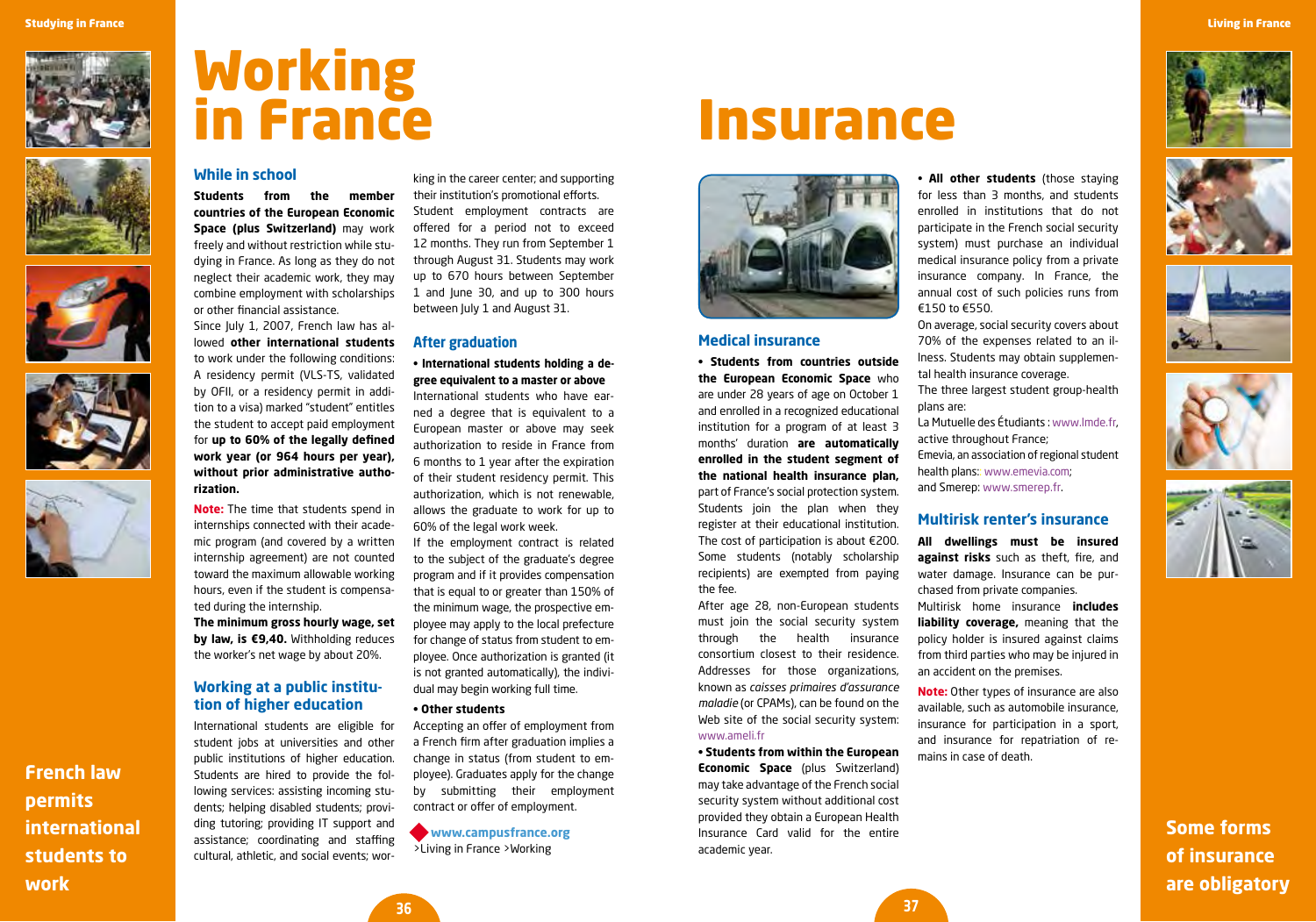







**All cultural sites offer discounts and subscriptions for students** 

# Cultural life

**France's vibrant cultural life offers students access to culture on a daily basis. Even outside Paris, the proliferation of cultural sites is proof of the country's creative effervescence.** 

**Consider, for example, music festivals such as the** *Vieilles Charrues* **in Carhaix, the** *Folles Journées* **in Nantes, the** *Eurockéennes* **in Belfort, Jazz in Marciac, and the** *Transmusicales* **in Rennes; the film festivals in Cannes, Deauville, Avoriaz, and Cognac; dance festivals such as the** *Biennale de la Danse* **in Lyon and the** *Part des Anges* **in Bordeaux; the theater festivals of Avignon and Aurillac; the renowned comic art festival in Angoulême; and national events such as the** *Journées du Patrimoine* **and the** *Fête de la Musique* **on the first day of summer.** 

### **Cinema**

595 feature films released last year (including 293 from France) sold 217million tickets: www.culture.fr>Ressource >Cinéma/Multimedia

# **Theater**

Nearly 25,000 performances of classical and contemporary works took place in 2012: www.culture.fr>Ressource >Theâtre/Danse

#### **Music**

44,000 performances were given and 22 million tickets sold for concerts and variety shows: www.culture.fr >Ressource>Musique/Concert

# **Museums and monuments**

7,000 museums operate throughout France. Although the Eiffel Tower remains the country's most visited attraction, more than 40,000 other sites and structures have been designated as historic landmarks, among them the chateaux of the Loire, Mont St. Michel, the Château d'If, the Roman arenas in Nîmes, and the port of La Rochelle. List of national museums: www.culture.fr >Ressources>Architecture-Patrimoine

#### **Books**

The affordable Livre de Poche series, offered at €6, puts books within reach, no matter what one's budget. Numerous book-related events in Paris and around the country attest to the French interest in reading:

#### www.centrenationaldulivre.fr

#### **Print media**

France's print media are distinguished by their diversity: special-interest magazines, daily newspapers, and national and regional weeklies and monthlies. Every city and region has a newspaper that provides national, international, regional, and even the most local of news. Examples include the Sud-Ouest in Aquitaine, Ouest-France in Brittany, and La Provence in Marseille: www.presseregionale.fr

### **Libraries**

**38**

France has more than 3,000 libraries. Anyone can obtain a free library card at his or her local library; the card can be used at any library in the town or city system.

#### **University libraries**

Every institution of higher education possesses at least one library. Hours vary but include evenings (until 10 pm) and Sundays. France's 127 university and institutional libraries possess more than 40 million books. The catalog of the university documentation system is available at www.sudoc.abes.fr

# Clubs and special-interest groups

**With more than 2 million associations, France's people have woven a vast fabric of voluntary ties, of which student clubs are an important part. Special-interest groups enable students to get together for extra-curricular activities such as festivals, expositions, concerts, lectures, trips, hikes, tours, evening activities, and more.**

**Through clubs and associations students also engage in a wide variety of humanitarian, athletic, economic, and cultural activities in which they have the opportunity to play a variety of roles, such as chairman of a festival, treasurer of a student business club, or spokesperson for a cultural project. Such involvements can make valuable additions to their resume. Through alumni associations students can maintain ties with their academic institution after graduation and benefit from contacts with other graduates.** 

Directory of French associations: www.asso1901.com



### **Universities**

On university campuses, one often finds dozens of cultural, disciplinary, athletic, or career-related associations. Some are devoted to providing support for new students, including international students, or to organizing cooperative services (supplies, coffee houses, course packs, and so on).



A university entity known as the Fonds de Solidarité et de Développement des Initiatives Etudiantes (FSDIE, fund for support and development of student initiatives) helps support activities organized by student groups.

FSDIE: www.etudiantdeparis.fr/ressources /aides-universites

Animafac is a network for the exchange of experience and resources among more than 12,000 student associations: www.animafac.net ESN, Erasmus student Network:

www.esn.org

# *Grandes Écoles*

Each of the *Grandes Écoles* has a "student office," a student-elected association that organizes extracurricular activities such as nights out, welcome parties for new students, and cultural events. The student offices also help to manage cafeterias and student cooperatives. Many schools also support career-related associations such as business or project incubators that enable students to prepare for life after graduation and to gain experience that will give them a leg up in the labor market.



Living in France









**France's 2 million associations constitute a vast fabric of voluntary ties that extends throughout France**

**39**